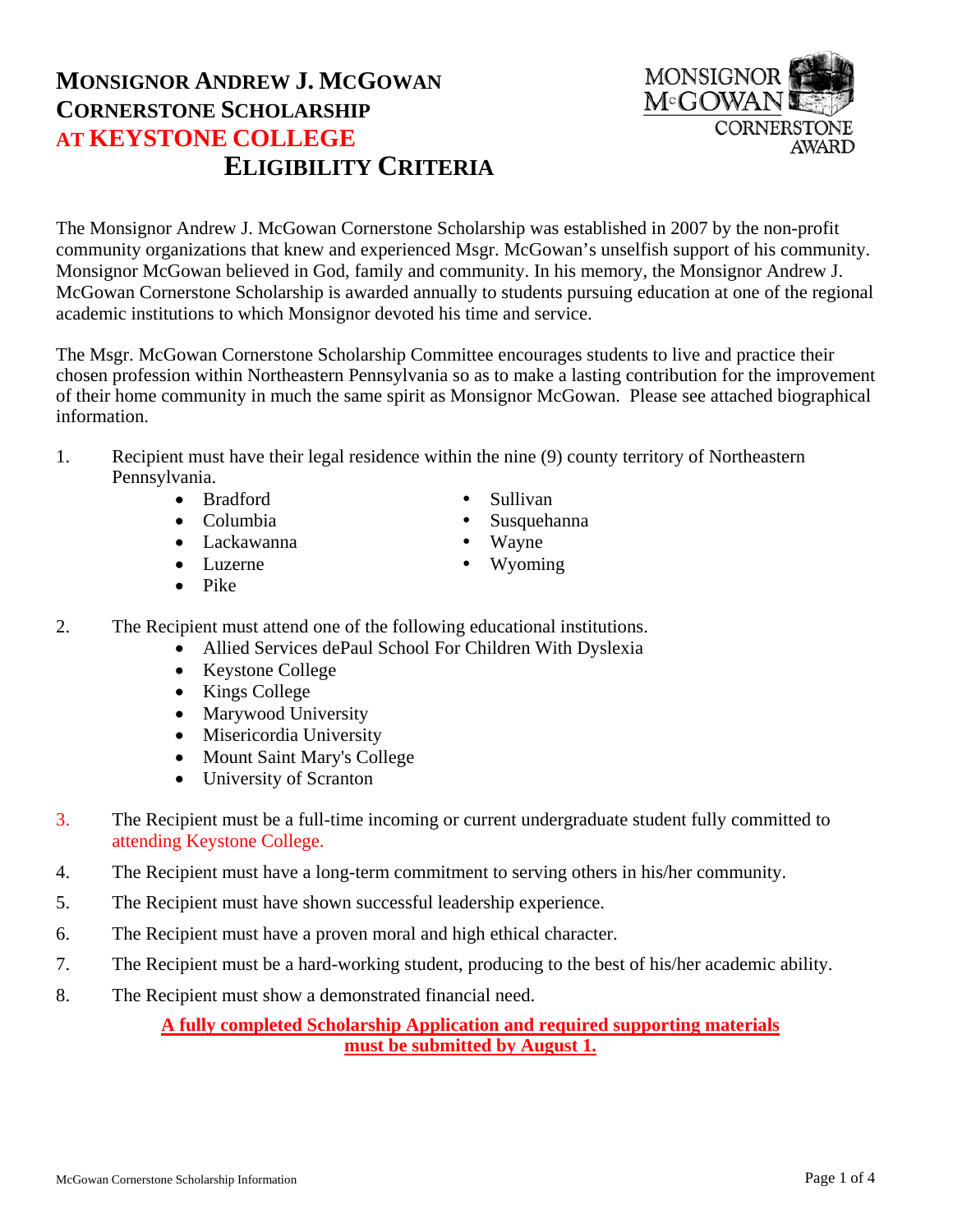

# **APPLICATION**

|                                                                                 | First                                                                                               | Middle | Last  |       |     |  |
|---------------------------------------------------------------------------------|-----------------------------------------------------------------------------------------------------|--------|-------|-------|-----|--|
|                                                                                 |                                                                                                     |        | City  | State | Zip |  |
|                                                                                 |                                                                                                     |        |       |       |     |  |
|                                                                                 | Date of Birth: $\angle$ / $\angle$ Male: $\angle$ Female: $\angle$ Primary Ph#: $\angle$ - $\angle$ |        |       |       |     |  |
|                                                                                 |                                                                                                     |        |       |       |     |  |
|                                                                                 |                                                                                                     |        |       |       |     |  |
| <b>FAMILY INFORMATION</b> (Provide the following information where applicable.) |                                                                                                     |        |       |       |     |  |
|                                                                                 |                                                                                                     |        |       |       |     |  |
|                                                                                 | Street                                                                                              | City   | State |       | Zip |  |
|                                                                                 |                                                                                                     |        |       |       |     |  |
|                                                                                 |                                                                                                     |        |       |       |     |  |
|                                                                                 | Street                                                                                              | City   | State |       | Zip |  |
|                                                                                 | Home Ph#: Work Ph#: E-mail:                                                                         |        |       |       |     |  |

#### **COLLEGE/UNIVERSITY INFORMATION**

Year in college during the coming academic year as a full-time student: () Fr () So () Jr () Sr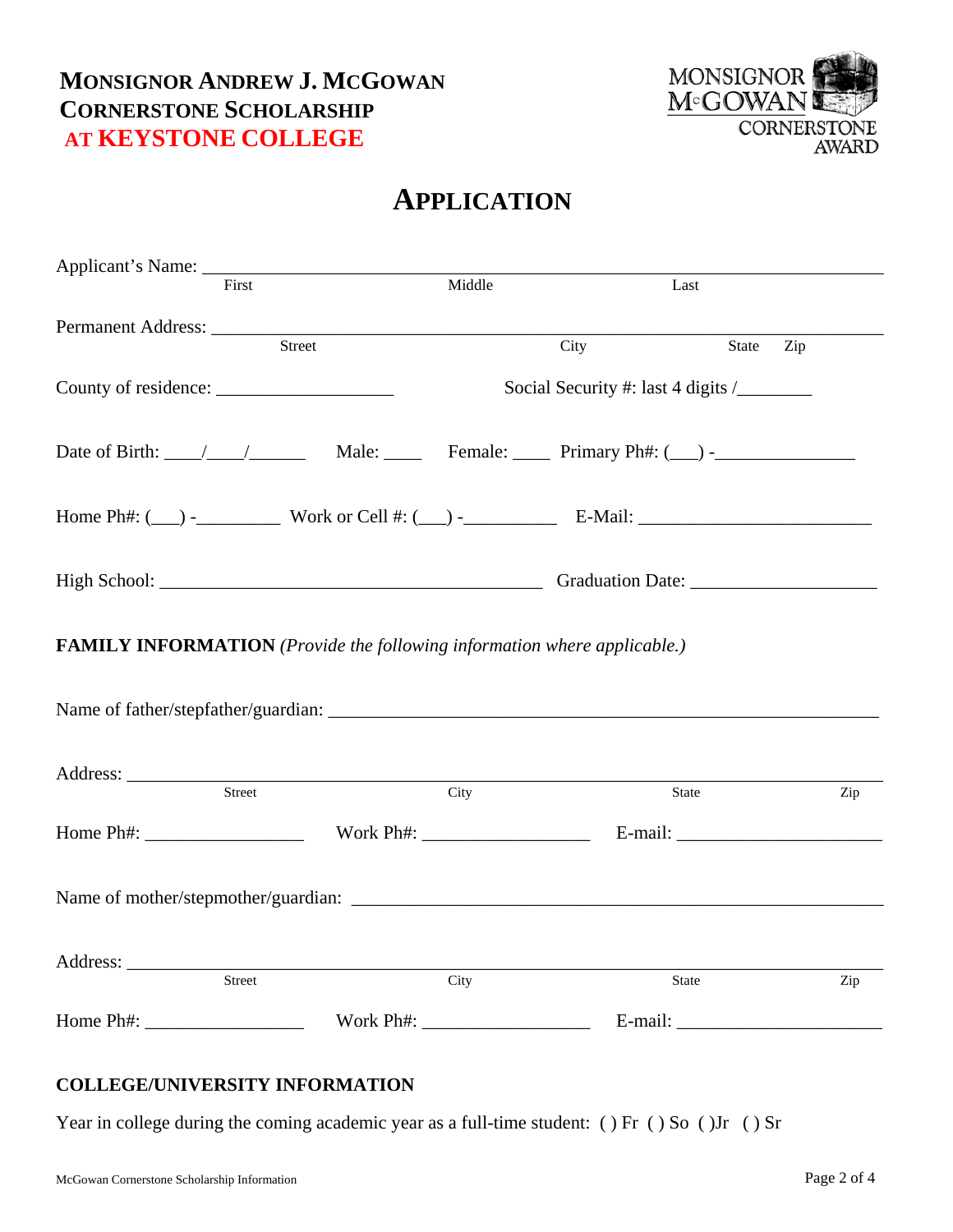(Please PRINT your name.)

#### **SCHOOL AND COMMUNITY ACTIVITIES**

Using only the space below, list extracurricular, athletic, community and religious activities in which you have participated during the past 4 years. Please list the activities in order of importance to you.

| Activity | $\#$ of<br>Years | Leadership Positions, Awards &<br>Recognition |
|----------|------------------|-----------------------------------------------|
|          |                  |                                               |
|          |                  |                                               |
|          |                  |                                               |
|          |                  |                                               |
|          |                  |                                               |
|          |                  |                                               |
|          |                  |                                               |
|          |                  |                                               |
|          |                  |                                               |
|          |                  |                                               |
|          |                  |                                               |
|          |                  |                                               |
|          |                  |                                               |
|          |                  |                                               |

#### **WORK EXPERIENCE**

Using the space below, please list your paid work experience during the past four years, beginning with your most recent position.

| Employer | Nature of Work | Dates of<br>Employment | Hrs/Wk |
|----------|----------------|------------------------|--------|
|          |                |                        |        |
|          |                |                        |        |
|          |                |                        |        |
|          |                |                        |        |
|          |                |                        |        |
|          |                |                        |        |